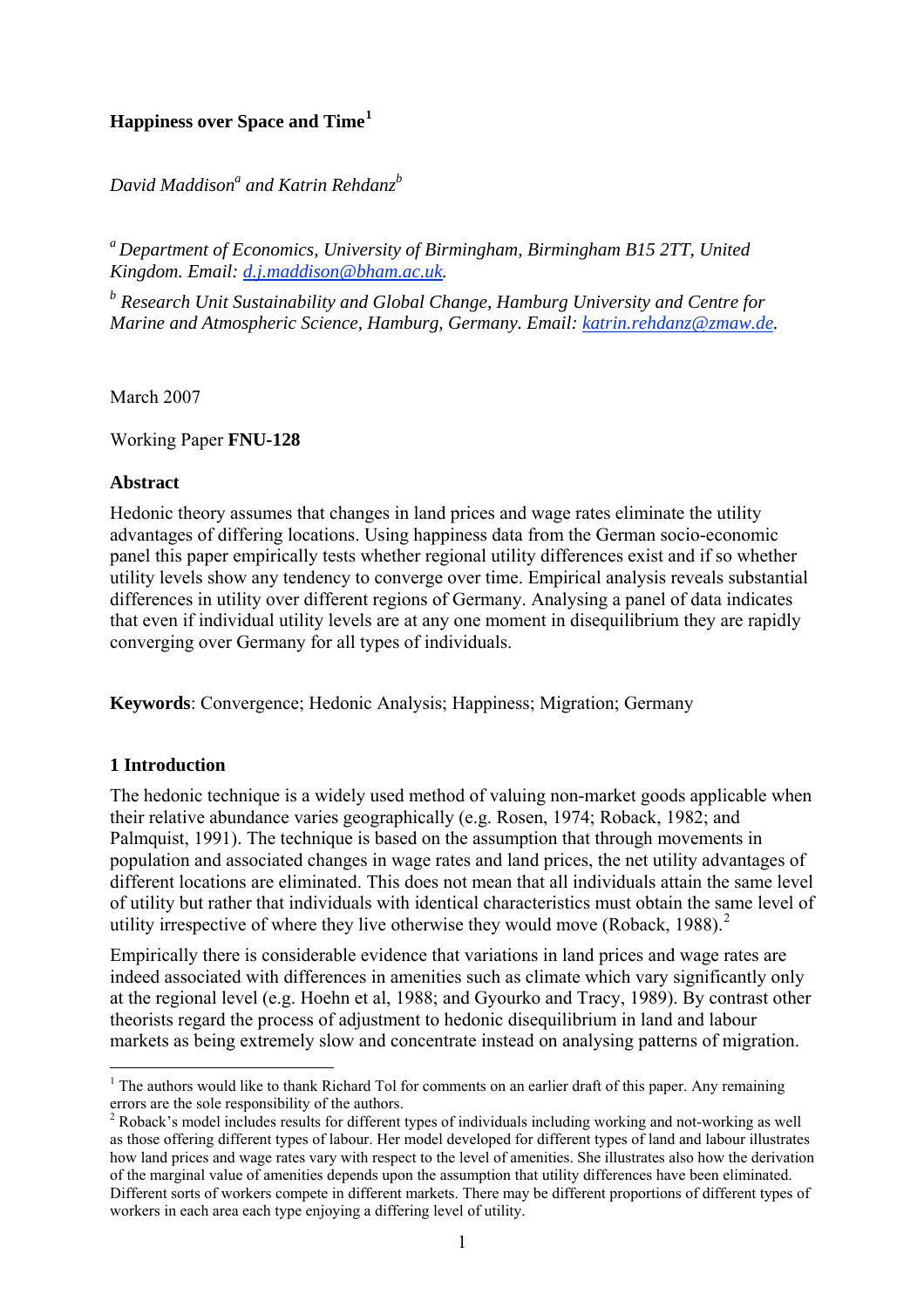In these studies, gross or net migration rates are typically regressed on terms representing regional differences in wage rates, land prices, unemployment rates and the levels of environmental amenities (Greenwood, 1985; and Greenwood and Hunt, 1986).

But despite these and indeed numerous other studies there is little direct evidence to indicate whether hedonic land and labour markets are ever in significant utility disequilibrium.<sup>[3](#page-1-0)</sup> More importantly, neither is there any direct evidence as to whether regional utility-differences are ultimately eliminated through migration or price changes; much less the speed with which any such process occurs.<sup>[4](#page-1-1)</sup> Van Praag and Baarsma (2005) are alone in claiming that hedonic land markets sometimes fail to eliminate utility differences in the context of a study looking at noise nuisance from Schipol airport.

The reason why the elimination of utility differences has not been investigated is because of economists' traditional reluctance to believe that utility is a measurable concept. Nowadays however there is a growing consensus that data on subjective wellbeing are valid and can be used for formal analysis and the number of economic analyses investigating determinants of subjective well-being is growing rapidly. It appears that economic variables like income, unemployment and inflation have a strong impact on people's subjective wellbeing (e.g. Di Tella et al, 2001; Easterlin, 2001; Frey and Stutzer, 2002; and Di Tella et al, 2003). The availability of geographically referenced survey data on subjective wellbeing makes it possible both to observe and analyse the evolution of regional differences in utility in a way hitherto impossible.<sup>[5](#page-1-2)</sup>

This paper addresses itself to the following questions: Are there significant utility differences across regions for like individuals? Do these geographical differences in utility show signs of diminishing over time? This is important not only for establishing the validity of the hedonic technique but because equality in the standard of living between regions of a country is an imperative for policy makers in many different countries. We attempt to answer these questions using data on happiness from Germany. This country represents a particularly interesting case study given its recent history. It offers the possibility of watching quite significant utility differences disappear over time.

There have of course been numerous studies of regional migration within Germany following reunification (for an overview on internal migration since the reunification of Germany see Kemper, 2004; Schlömer, 2004; and Berentsen and Cromley, 2005). Consistent with the hedonic hypothesis both wages and land prices converged fast at least in the early years after reunification. Frijters et al (2004) use German data on happiness in order to examine whether the increases in income that accompanied reunification led to increases in utility whilst simultaneously controlling for individual specific effects.

To anticipate the main findings of this paper, it appears that whilst there are often significant interregional differences in utility in Germany there is at he same time a tendency for utility differences to be rapidly eliminated. Such findings are borne out by both parametric and nonparametric analyses and contradict the findings contained in the only other published research paper in this area.

<span id="page-1-0"></span><sup>&</sup>lt;sup>3</sup> Migration can also be viewed as a response to changes in consumption amenities and lifecycle events as well as real utility differences.

<span id="page-1-1"></span><sup>&</sup>lt;sup>4</sup> Researchers employing the hedonic technique are careful to confine their analyses to areas across which the hedonic price regression is structurally stable. This implies restricting the geographical areas to those over which the net benefits of different locations have been eliminated for all classes of individuals. Researchers frequently test the geographic and temporal stability of the hedonic price regression by pooling data from different regions and time periods (Straszheim, 1974).

<span id="page-1-2"></span> $<sup>5</sup>$  Like other researchers we interpret 'subjective well-being', 'happiness' and 'utility' as meaning essentially the</sup> same thing.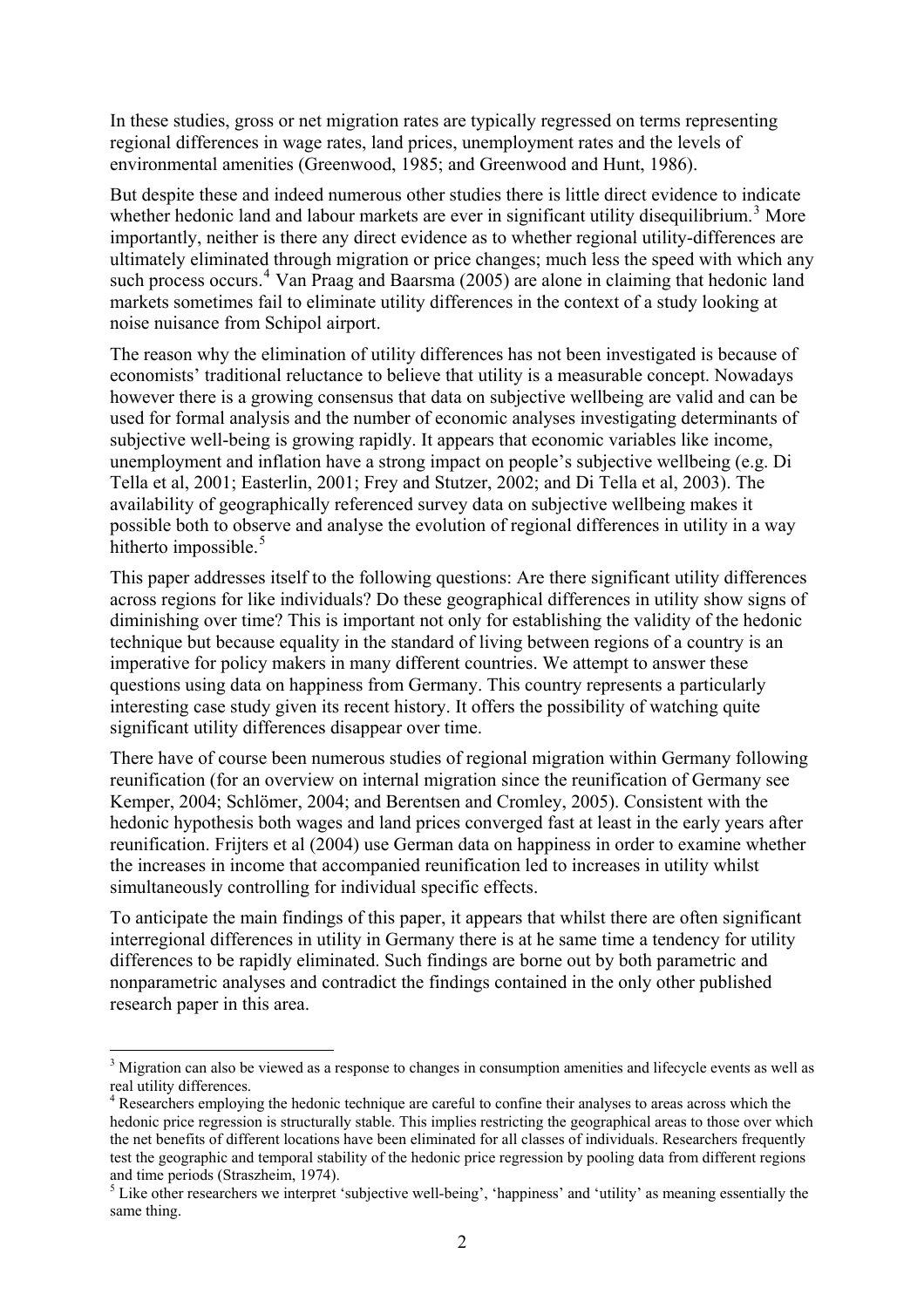### **2 Data**

1

Data on 'subjective wellbeing' is available from the German annual socio-economic panel (SOEP). The SOEP is based around a set of questionnaires for both households and individuals. It was extended to include former East Germany in 1990. Since 1994 information on respondents' current health status has been included. <sup>[6](#page-2-0)</sup> To take advantage of this latter information the analysis relies on the surveys of 1994 through to 2005. Data on individual happiness is measured on an integer 0 to 10 scale.<sup>[7](#page-2-1)</sup>

Examining the data it appears that average utility has not changed much in Germany (see Table 1). This is consistent with the fact that the German economy has in recent years performed very badly hardly growing at all.

| Year | Mean | <b>Std Dev</b> |
|------|------|----------------|
| 1994 | 6.85 | 1.8456         |
| 1995 | 6.88 | 1.8324         |
| 1996 | 6.90 | 1.7856         |
| 1997 | 6.79 | 1.7941         |
| 1998 | 6.94 | 1.7768         |
| 1999 | 6.97 | 1.7830         |
| 2000 | 7.09 | 1.7776         |
| 2001 | 7.11 | 1.7357         |
| 2002 | 7.05 | 1.7423         |
| 2003 | 6.97 | 1.7706         |
| 2004 | 6.81 | 1.8201         |
| 2005 | 6.95 | 1.8303         |

**Table 1. Average utility over time in Germany** 

<span id="page-2-0"></span><sup>&</sup>lt;sup>6</sup> How would you describe your current health? Very good, good, satisfactory, poor or bad?

<span id="page-2-1"></span><sup>&</sup>lt;sup>7</sup> How satisfied are you with your life, all things considered? "0" means completely dissatisfied ,"10" means completely satisfied.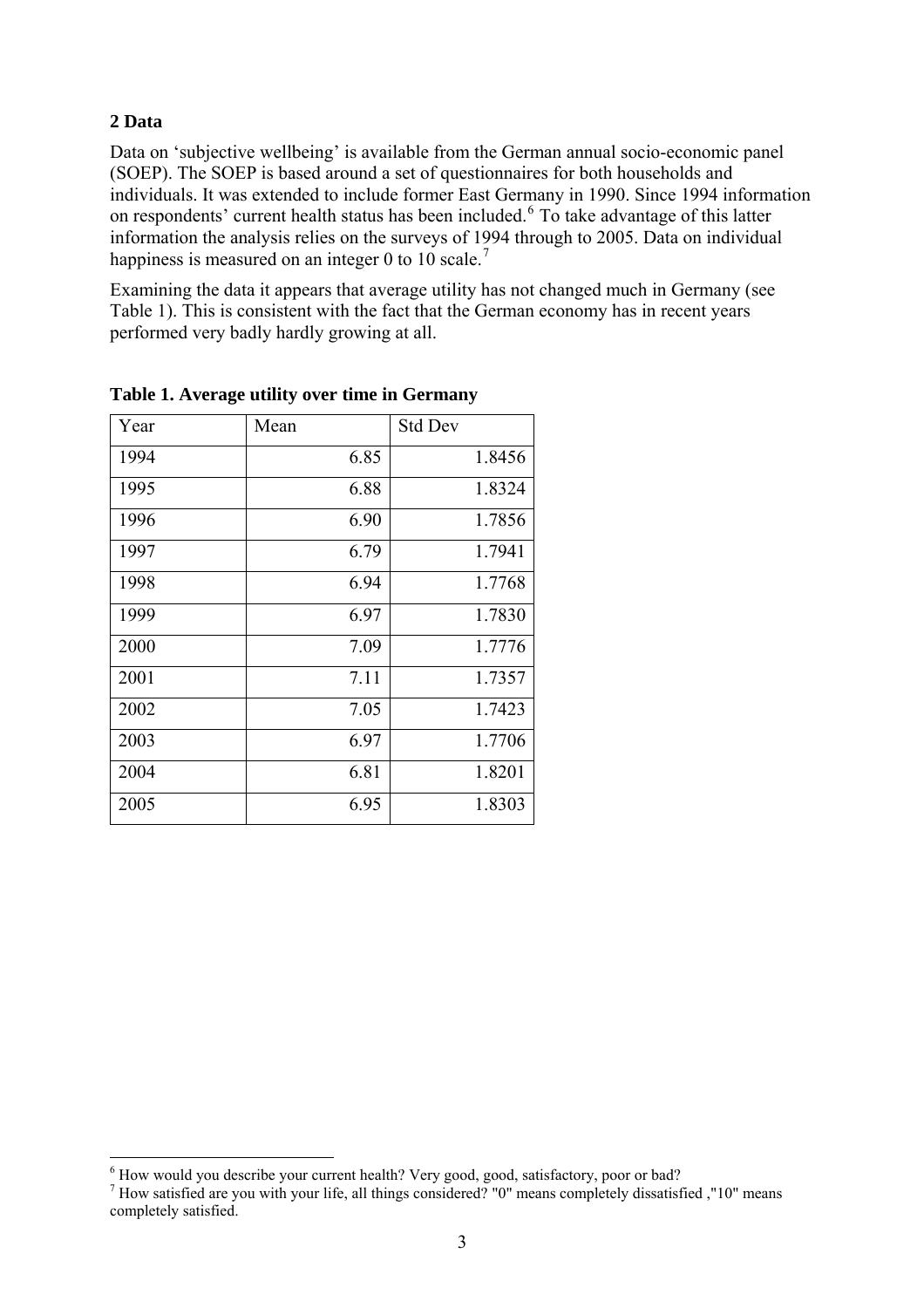Table 2 contains information on average utility levels by region. Marked differences are observed with regions in the former West Germany displaying higher levels of utility than those in the former East. It might seem that if hedonic theory were true that this would result in average utility levels being more or less the same across all regions. But as Roback's (op cit) analysis shows, regions may contain differing proportions of individual types.

| <b>Federal States</b>                          | Mean | <b>Std Dev</b> |
|------------------------------------------------|------|----------------|
| Schleswig-Holstein                             | 7.31 | 1.6701         |
| Hamburg                                        | 7.27 | 1.7041         |
| Lower Saxony                                   | 7.17 | 1.7871         |
| <b>Bremen</b>                                  | 7.24 | 2.1409         |
| North Rhine-Westphalia                         | 7.12 | 1.7359         |
| Hesse                                          | 7.16 | 1.7928         |
| Rhineland-Palatinate and Saarland <sup>1</sup> | 7.15 | 1.7816         |
| Baden-Wuerttemberg                             | 7.04 | 1.7441         |
| Bayern                                         | 7.15 | 1.7637         |
| Berlin-West                                    | 6.74 | 1.9120         |
| <b>Berlin-East</b>                             | 6.49 | 1.8998         |
| Mecklenburg-Western Pommerania                 | 6.58 | 1.7365         |
| Brandenburg                                    | 6.43 | 1.7788         |
| Saxony-Anhalt                                  | 6.45 | 1.7983         |
| Thuringia                                      | 6.37 | 1.7706         |
| Saxony                                         | 6.54 | 1.7434         |

**Table 2. Average utility over space 1994-2005** 

<sup>1</sup> Note that the SOEP aggregates the two Federal States Rhineland-Palatinate and Saarland to one region.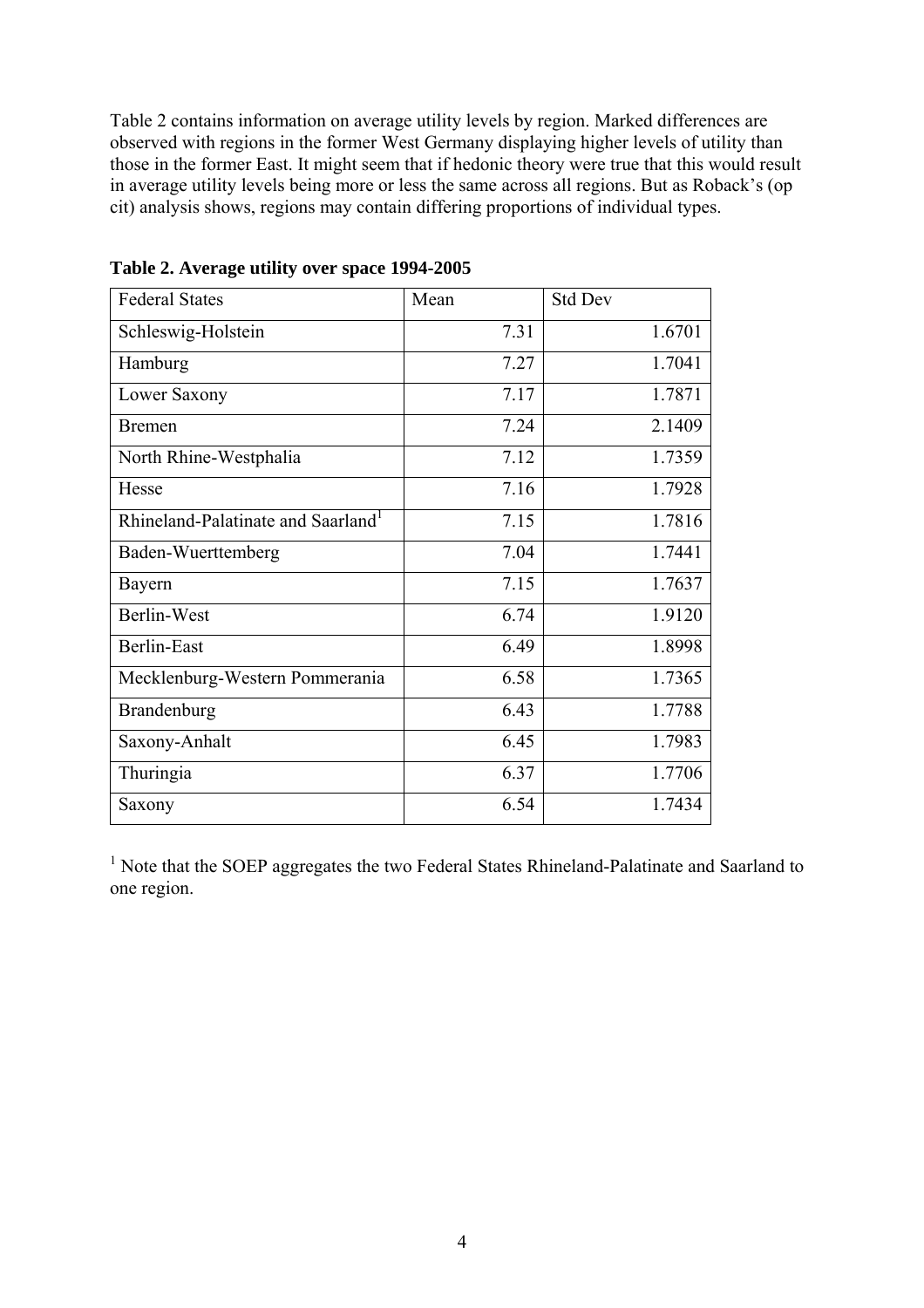Table 3 presents average utility levels in Germany stratifying individuals into one of 16 different groups. These groups are defined according to gender, age, educational attainment and health status. This is similar to the disaggregation employed by Frijters et al (2004). Membership with respect to age and educational attainment is determined according to the sample mean values. $\delta$  Unemployment rates differ markedly between the different regions of Germany and unemployment is known to be an important influence on utility. We have chosen not to stratify individuals according to whether they are unemployed. Germany has a system of national wage bargaining covering many occupations meaning that wage rates do not adjust to equalise utility across regions but rather the probability of finding employment. Employment status is not therefore a characteristic of the worker.

| Age   | Education | Health | <b>Sex</b> | Mean | <b>Std Dev</b> |
|-------|-----------|--------|------------|------|----------------|
| Young | Low       | Good   | Male       | 7.42 | 1.5874         |
| Young | Low       | Good   | Female     | 7.49 | 1.5588         |
| Young | Low       | Poor   | Male       | 6.10 | 1.8933         |
| Young | Low       | Poor   | Female     | 6.24 | 1.9118         |
| Young | High      | Good   | Male       | 7.40 | 1.4320         |
| Young | High      | Good   | Female     | 7.49 | 1.4533         |
| Young | High      | Poor   | Male       | 6.17 | 1.7582         |
| Young | High      | Poor   | Female     | 6.28 | 1.8216         |
| Old   | Low       | Good   | Male       | 7.66 | 1.4983         |
| Old   | Low       | Good   | Female     | 7.70 | 1.5591         |
| Old   | Low       | Poor   | Male       | 6.38 | 1.9118         |
| Old   | Low       | Poor   | Female     | 6.41 | 1.9274         |
| Old   | High      | Good   | Male       | 7.67 | 1.4232         |
| Old   | High      | Good   | Female     | 7.68 | 1.4906         |
| Old   | High      | Poor   | Male       | 6.50 | 1.8519         |
| Old   | High      | Poor   | Female     | 6.51 | 1.8325         |

**Table 3. Average utility in Germany by type 1994-2005** 

It is to be anticipated that some groups enjoy higher utility levels than others. Consistent with the literature it appears that poor health causes unhappiness. It also appears that females are generally happier than males and that the old are happier than the young. The impact of high educational status on utility is by contrast more mixed.

Do regional utility differences exist? Our analysis suggests that if one compares like individuals then regional differences in utility indeed exist and there is significant disequilibrium. As an illustration we present in Table 4 tests of the homogeneity of average

1

<span id="page-4-0"></span><sup>&</sup>lt;sup>8</sup> More precisely individuals are classified according to their gender; whether they are older than the sample mean of 46 years of age; whether they possess the sample mean 11.5 years of education or more; and whether their health condition is good or very good (versus satisfactory, poor or bad).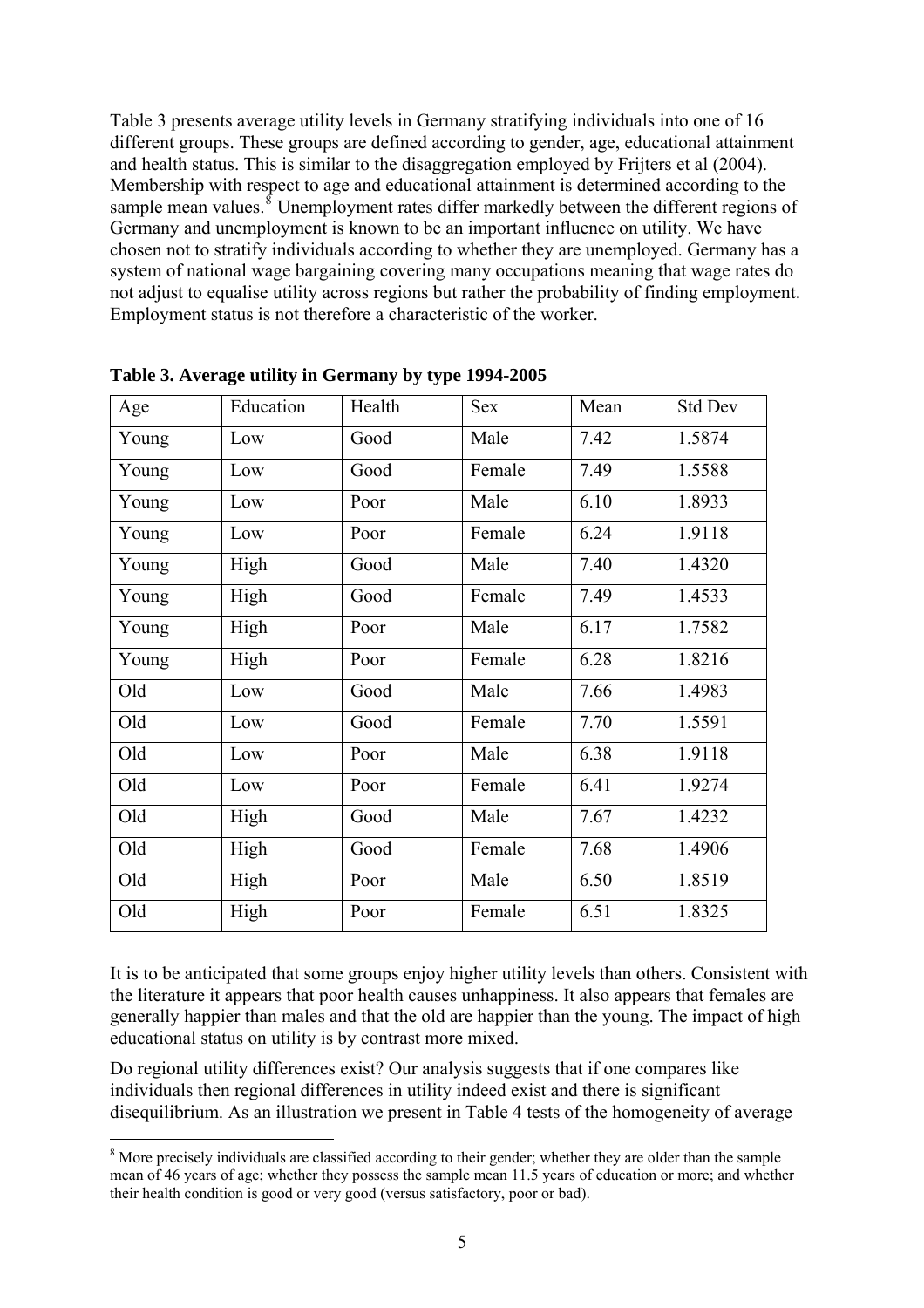utility levels across all the different regions of Germany for the year 2005. For only one group of individuals is it impossible to reject the hypothesis of parameter homogeneity. Dividing the data further into former East and West the hypothesis of parameter homogeneity is rejected much less often. We present those tests for the year 2005 in Appendix 1.

| Age   | Education | Health | <b>Sex</b> | $\chi^2$ statistic | Prob. |
|-------|-----------|--------|------------|--------------------|-------|
| Young | Low       | Good   | Male       | 70.36              | 0.000 |
| Young | Low       | Good   | Female     | 66.64              | 0.000 |
| Young | Low       | Poor   | Male       | 36.67              | 0.001 |
| Young | Low       | Poor   | Female     | 47.35              | 0.000 |
| Young | High      | Good   | Male       | 44.60              | 0.000 |
| Young | High      | Good   | Female     | 40.02              | 0.000 |
| Young | High      | Poor   | Male       | 14.84              | 0.463 |
| Young | High      | Poor   | Female     | 30.04              | 0.012 |
| Old   | Low       | Good   | Male       | 47.83              | 0.000 |
| Old   | Low       | Good   | Female     | 71.26              | 0.000 |
| Old   | Low       | Poor   | Male       | 53.60              | 0.000 |
| Old   | Low       | Poor   | Female     | 83.70              | 0.000 |
| Old   | High      | Good   | Male       | 53.46              | 0.000 |
| Old   | High      | Good   | Female     | 53.14              | 0.000 |
| Old   | High      | Poor   | Male       | 47.90              | 0.000 |
| Old   | High      | Poor   | Female     | 60.42              | 0.000 |

**Table 4. Test of equality in utility across regions by type 2005**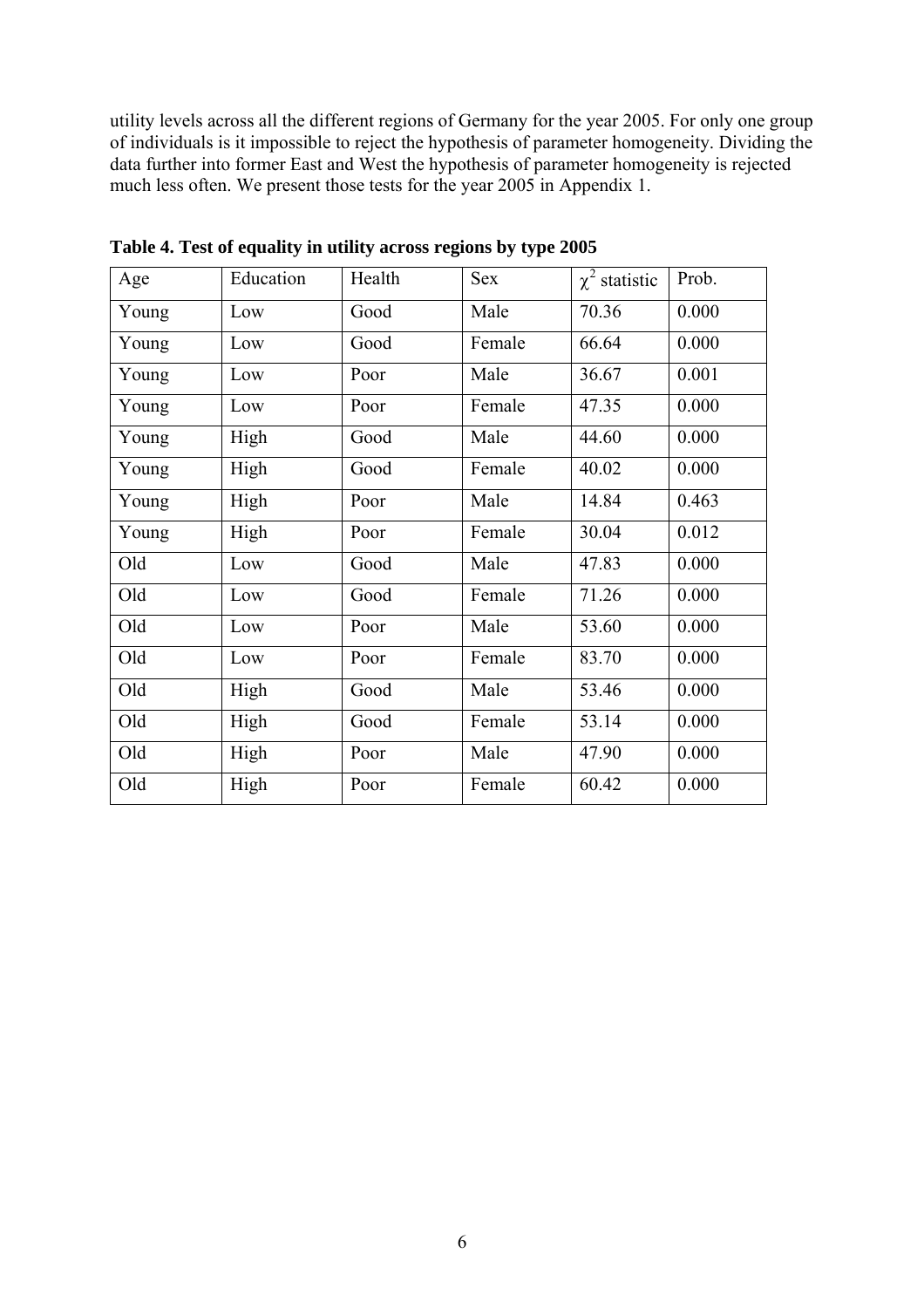#### **3 Econometric analyses**

Given that there are often significant differences in regional utility levels in Germany the key question is whether these diminish over time or whether they persist. This requires a panel based analysis. The following equation is used to test for the elimination of regional utility differences in which the variable  $UTILITY_{it}$  represents average utility levels in region  $i$  in period  $t$  and  $\overline{UTILITY}$  is nationally averaged utility levels

$$
UTILITY_{it} - UTILITY_{it-1} = \sum_{i} \alpha_i + \sum_{t} \beta_t + \gamma \left(\overline{UTILITY}_{t-1} - UTILITY_{it-1}\right) + \varepsilon_{it}
$$

The equation is estimated with 16 region-specific intercepts and 10 year-specific dummy variables. Separate regressions are run for each of the 16 types of individual. Some comment is in order regarding the interpretation of the dummy variables. A statistically significant value for any time dummy means that all members of a particular group of individuals experienced a common increase or decrease in their utility levels.  $\mathcal{I}$  A statistically significant dummy variable for any of the regions would indicate that the region's attractiveness is continually changing leading to temporary utility differences.

The key explanatory variable is the one measuring the difference between average utility levels across all regions minus utility levels in a specific region. The parameter γ is expected to be between 0 and 1 depending on the speed with which utility differences are eliminated. This variable is potentially correlated with the error term so that it is instrumented using utility differences for all other types of individuals.<sup>[10](#page-6-1)</sup> Analytical weights are attached to the observations reflecting the fact that there are markedly differing numbers of individuals in each region sharing a particular set of characteristics.<sup>1</sup>

The results are presented in Table 5. These indicate that in almost all cases utility levels are drawn to the national average. There are two cases where the parameter  $\gamma$ , although within the unit interval, is not statistically significant at the 5 percent level of confidence. These cases are for young males with high levels of education and poor health and for older males with low levels of education and good health. There are also two cases in which the parameter exceeds unity, but not to a statistically significant extent. These are the cases of young females with high levels of education and poor health and old males with high levels of education and good health. The remaining 12 cases point unambiguously to a surprisingly rapid convergence of utility to the national average.

<span id="page-6-0"></span><sup>1</sup> <sup>9</sup> The Easterlin paradox refers to the fact that although incomes have sharply increased over time average levels of subjective well-being have not measured.

<span id="page-6-1"></span> $10$  Note finally that these results are largely unaffected by choosing a different set of instruments. In particular, using lagged values of utility differences does not alter the results. We also conduct Sargan's test of instrument validity. The results almost without exception uphold the assumption of exogeneity.

<span id="page-6-2"></span><sup>&</sup>lt;sup>11</sup> In 1994 and 1996 there were no old, poorly educated male individuals in good health in East Berlin sampled. The size of the sample has been increasing over time.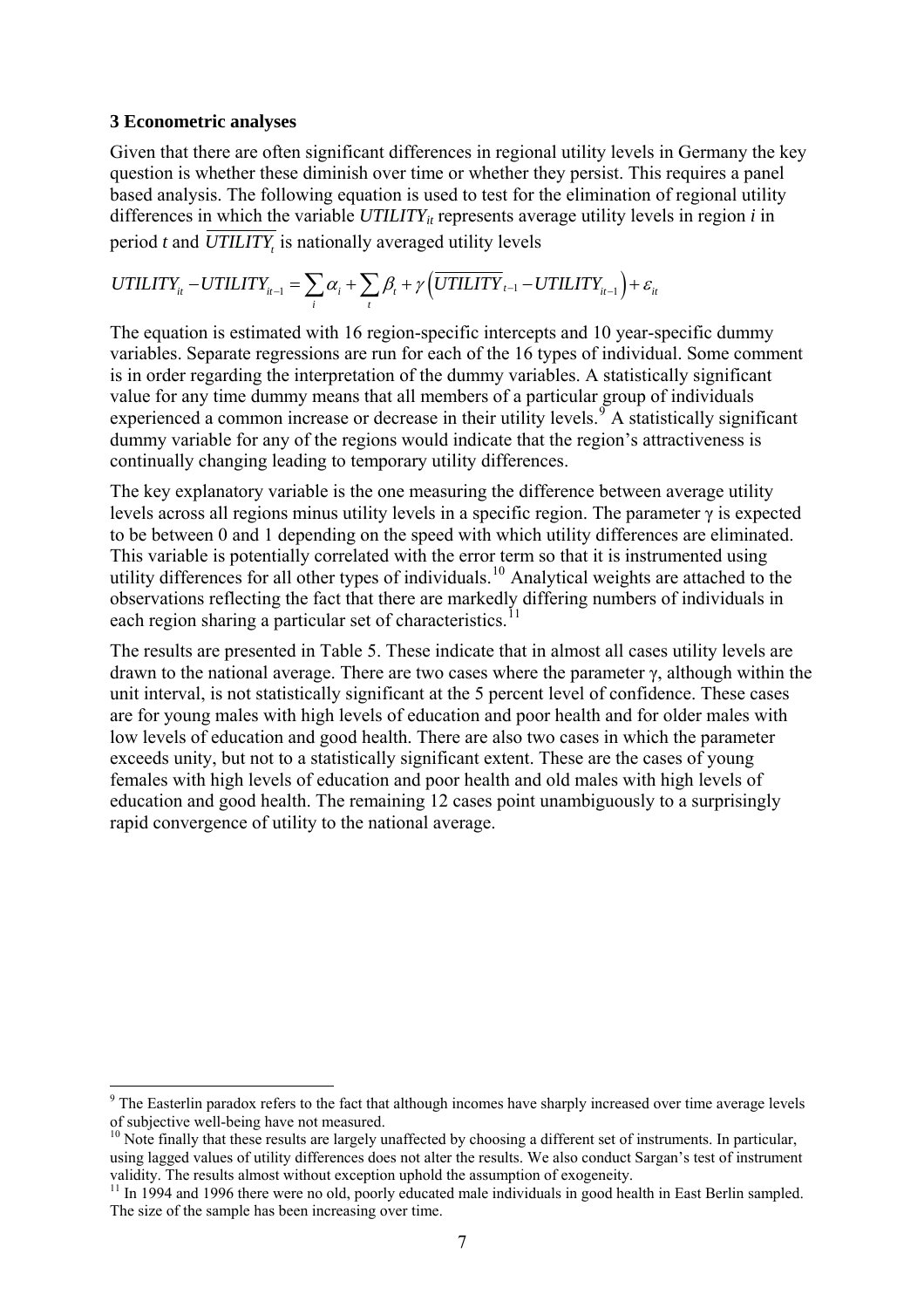| Age   | Education | Health | Sex    | Parameter | (T-statistic) |
|-------|-----------|--------|--------|-----------|---------------|
| Young | Low       | Good   | Male   | 0.480     | (2.19)        |
| Young | Low       | Good   | Female | 0.807     | (3.85)        |
| Young | Low       | Poor   | Male   | 0.702     | (4.33)        |
| Young | Low       | Poor   | Female | 0.790     | (3.47)        |
| Young | High      | Good   | Male   | 0.717     | (4.06)        |
| Young | High      | Good   | Female | 0.847     | (4.47)        |
| Young | High      | Poor   | Male   | 0.665     | (1.96)        |
| Young | High      | Poor   | Female | 1.029     | (5.94)        |
| Old   | Low       | Good   | Male   | 0.424     | (1.91)        |
| Old   | Low       | Good   | Female | 0.708     | (3.21)        |
| Old   | Low       | Poor   | Male   | 0.614     | (4.83)        |
| Old   | Low       | Poor   | Female | 0.546     | (3.92)        |
| Old   | High      | Good   | Male   | 1.130     | (5.87)        |
| Old   | High      | Good   | Female | 0.908     | (4.88)        |
| Old   | High      | Poor   | Male   | 0.625     | (3.60)        |
| Old   | High      | Poor   | Female | 0.751     | (3.43)        |

**Table 5. Evidence on utility convergence for different types of individuals** 

*Source: Own calculations.* 

# **4 Nonparametric tests**

We have also assessed the hypothesis that utility differences are eliminated using a nonparametric approach. This test is based on a 2x2 contingency table. For every individualtype this approach divides regions into those currently enjoying above average utility levels and those with below average utility levels. These groups are then further divided into those whose utility grew faster than average in the next time period and those whose utility grew more slowly or did not grow at all (see Table 6 for an example). If utility differences are to be eliminated over time then we would expect to find that those regions where utility is above average to exhibit below average growth next time period.

# **Table 6. The 2x2 contingency table for young males with low educational attainment and good health**

|                       | Next period greater than<br>average change in utility | Next period below average<br>change in utility |  |
|-----------------------|-------------------------------------------------------|------------------------------------------------|--|
| Above average utility | 29                                                    |                                                |  |
| Below average utility | 62                                                    | 34                                             |  |

*Source: Own calculations.*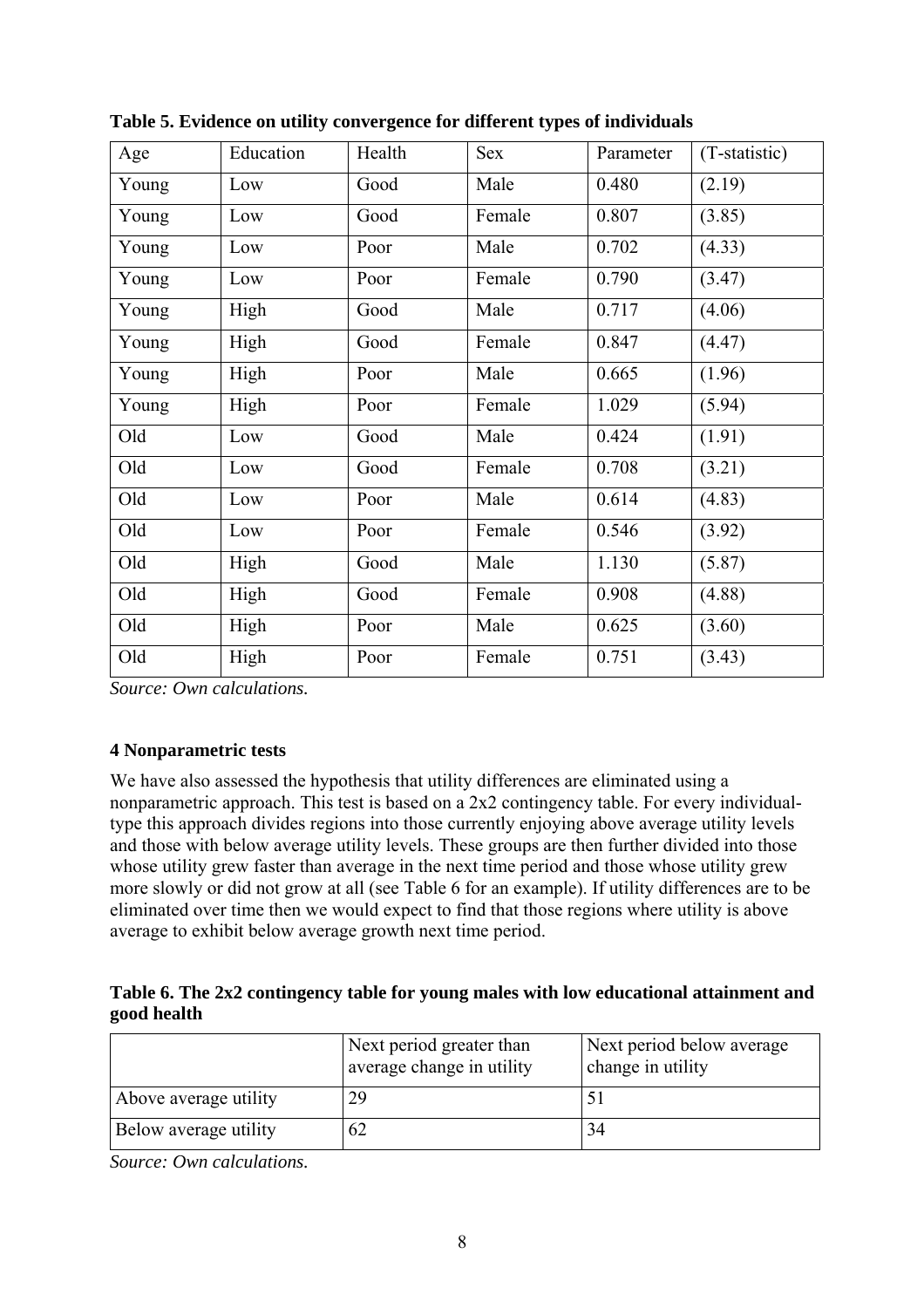The results of the nonparametric tests suggest that on the whole regions with above average utility levels are indeed more likely to experience below average utility growth in the subsequent time period (see Table 7). There are only three groups in which the exact Fisher test statistic for statistical independence is not significant at the one percent level of confidence. Interestingly, all these cases involve elderly females.

| Age   | Education | Health | Sex    | Probability |
|-------|-----------|--------|--------|-------------|
| Young | Low       | Good   | Male   | 0.000       |
| Young | Low       | Good   | Female | 0.000       |
| Young | Low       | Poor   | Male   | 0.000       |
| Young | Low       | Poor   | Female | 0.001       |
| Young | High      | Good   | Male   | 0.001       |
| Young | High      | Good   | Female | 0.003       |
| Young | High      | Poor   | Male   | 0.001       |
| Young | High      | Poor   | Female | 0.004       |
| Old   | Low       | Good   | Male   | 0.010       |
| Old   | Low       | Good   | Female | 0.004       |
| Old   | Low       | Poor   | Male   | 0.004       |
| Old   | Low       | Poor   | Female | 0.131       |
| Old   | High      | Good   | Male   | 0.007       |
| Old   | High      | Good   | Female | 0.225       |
| Old   | High      | Poor   | Male   | 0.048       |
| Old   | High      | Poor   | Female | 0.296       |

**Table 7. Nonparametric tests of utility convergence for different types of individuals** 

*Source: Own calculations.* 

## **5 Meta-analysis**

The final analysis takes the estimated parameters measuring the speed of convergence and uses them in a meta-regression. We speculate that particular types of individuals are in a position to respond more quickly to the existence of utility differences than others.

The estimated coefficients presented in Table 5 detailing the speed of convergence are regressed on four dummy variables. The variable MALE takes the value unity if the individual type is male and is zero otherwise. The variable YOUNG takes the value unity if the individual type is young and is zero otherwise. The variable HIGH EDUCATION takes the value unity if the individual type is highly educated and is zero otherwise. The variable GOOD HEALTH takes the value unity if the individual type has good health and is zero otherwise. The regression is estimated using weighted least squares where the weights are defined by the standard errors of the parameter estimates.

Results of the meta-analysis are presented in Table 8 and appear to indicate that utility differences among highly educated individuals are eliminated significantly faster than utility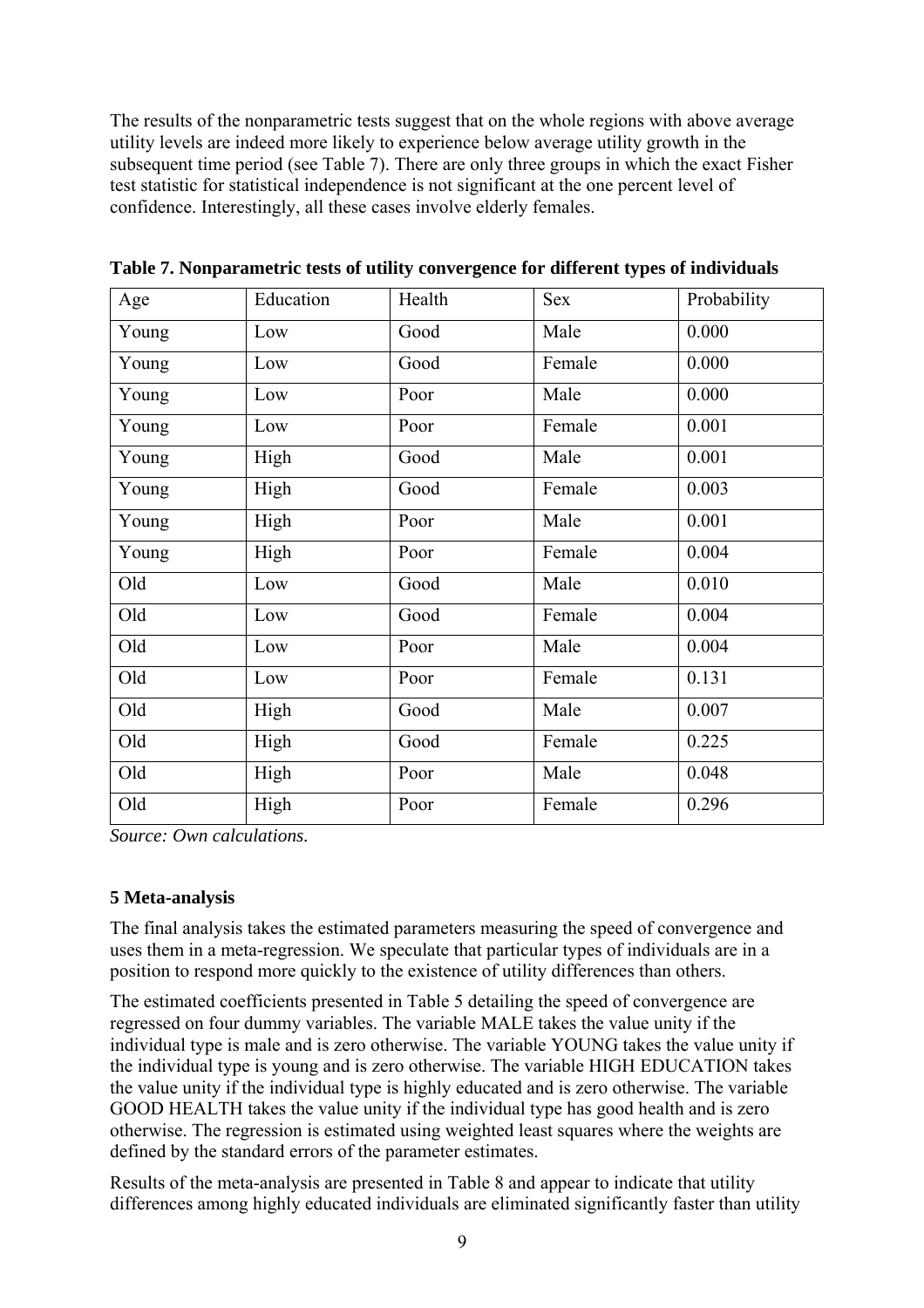differences for less well educated individuals. This might be indicative of the fact that more highly educated individuals are better aware of the existence of regional utility differences or alternatively are better able to meet the costs of relocation. There are no other statistically significant variables. This finding resonates with the empirical evidence suggesting that migrants seem to be more educated and better qualified than non-migrants (Gans and Kemper, 2003; Hunt, 2000; and Hunt 2004).

| Variable              | Coefficient | (T-statistic) |
|-----------------------|-------------|---------------|
|                       |             |               |
| <b>CONSTANT</b>       | 0.643       | (8.11)        |
| <b>MALE</b>           | $-0.088$    | (1.13)        |
| <b>YOUNG</b>          | 0.057       | (0.72)        |
| <b>HIGH EDUCATION</b> | 0.206       | (2.56)        |
| <b>GOOD HEALTH</b>    | 0.025       | (0.31)        |

**Table 8. Determinants of the speed of utility convergence** 

*Source: Own calculations.* 

## **6 Conclusions**

In any one year there may be large differences in average utility between regions even when stratifying by different individual types. Surprisingly quickly however, these utility differences tend to be eliminated especially when they relate to highly educated individuals. Such results support the idea that at least in the context of Germany, migration and the ensuing pressure on wage rates and land prices rapidly eliminate utility differences over large geographical areas.

## **References**

- Berentsen, W.H. and R.G. Cromley (2005) Interstate Migration Flows in Germany since Unification: Temporal and Spatial Patterns *Eurasian Geography and Economics* **46**, 185-201
- Di Tella, R., MacCulloch, R.J. and Oswald, A.J. (2001) Preferences over Inflation and Unemployment: Evidence from Surveys of Happiness *The American Economic Review* **91**, 335-341.
- Di Tella, R., MacCulloch, R.J. and Oswald, A.J. (2003) The Macroeconomics of Happiness *The Review of Economics and Statistics* **85**, 809-827.
- Easterlin, R. (2001) Income and Happiness: Towards a Unified Theory *Economic Journal* **111**, 465-484.
- Frey, B. and Stutzer, A. (2002) What Can Economists Learn from Happiness Research? *Journal of Economic Literature* **20** 402-435.
- Frijters, P., Haisken-DeNew, J. and Shields, M. (2004) Money Does Matter! Evidence from Increasing Real Income and Life Satisfaction in East Germany Following Reunification *American Economic Review* **94**, 730-740.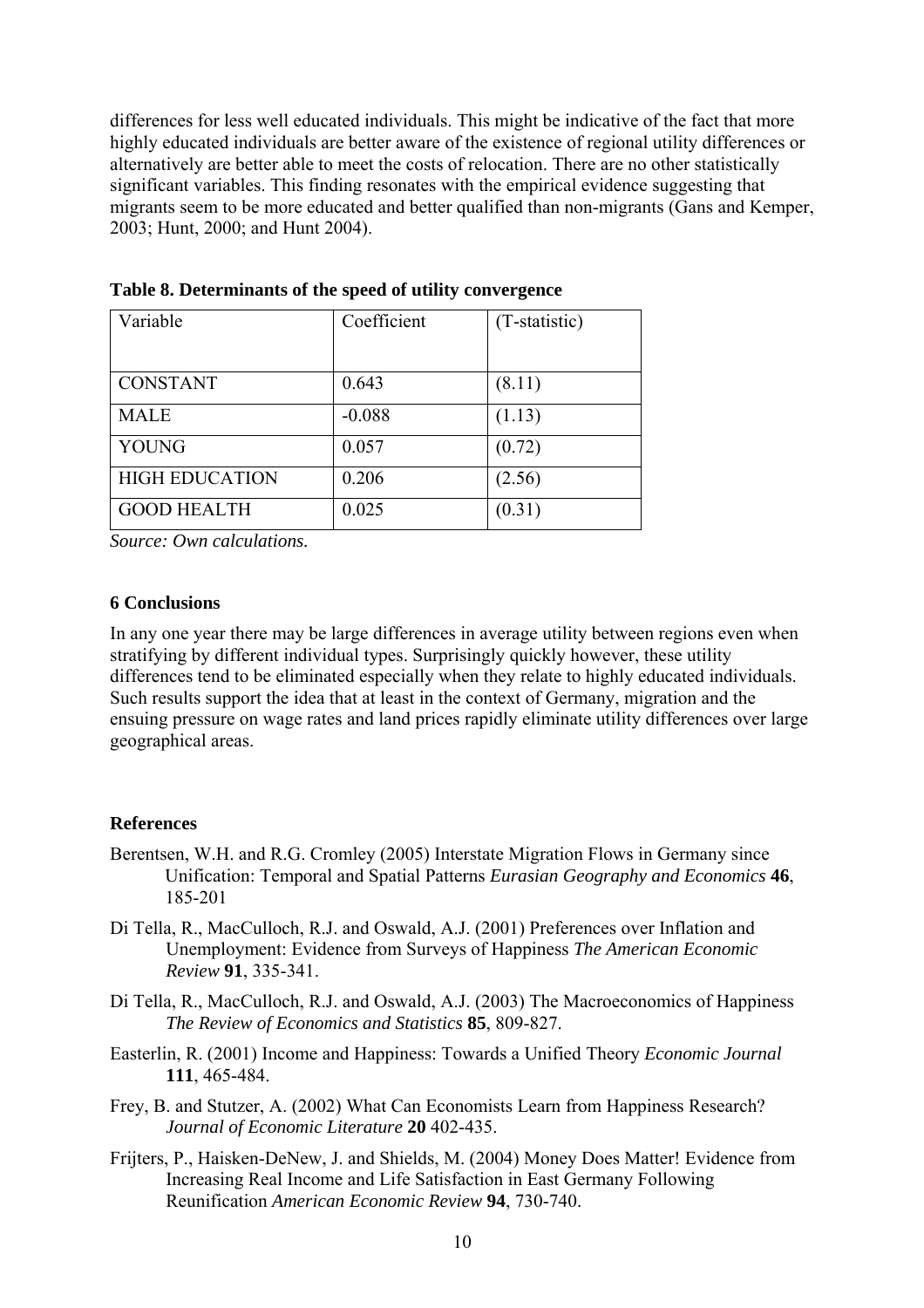- Gans, P. and F.-J. Kemper (2003) Ost-West Wanderungen in Deutschland Verlust von Humankapital für die neuen Länder? *Geographische Rundschau* **55**, 16-18
- Greenwood, M. (1985) Human Migration: Theory Models and Empirical Evidence *Journal of Regional Science* **25**, 521-544.
- Greenwood, M. and Hunt, G. (1986) Jobs versus Amenities in the Analysis of Metropolitan Migration *Journal of Urban Economics* **25**, 1-16.
- Hoehn, J., Berger, C. and Blomquist, M. (1988) A Hedonic Model of Wages, Rents and Amenity Values *Journal of Regional Science* **1**, 605-620.
- Gyourko, J. and Tracy, J. (1989) The Importance of Local Fiscal Conditions in Analyzing Local Labour Markets *Journal of Political Economy* **97**, 1208-1231.
- Hunt, G. (1993) Equilibrium and Disequilibrium in Migration Modeling *Regional Studies* **27**, 341-349.
- Hunt, J. (2000) Why do People Still Live in East Germany? *National Bureau of Economic Research Working Paper No. 7564* Cambridge, MA.
- Hunt, J. (2004) Are Migrants more Skilled than Non-Migrants? Repeat, Return, and Same-Employer Migrants, *Canadian Journal of Economics* **37**, 830-849
- Kemper, F.-J. (2004) Internal Migration in Eastern and Western Germany: Convergence or Divergence of Spatial Trends after Unification? *Regional Studies* **38**, 659-678.
- Palmquist, R. (1991) "Hedonic Methods" in *Measuring the Demand for Environmental Quality*. Ed. Braden, J. and Kolstad, C., 77-120.
- Roback, J. (1982) Wages, Rents, and the Quality of Life Journal of Political Economy **90**, 1257-1278.
- Roback, J. (1988) Wages, Rents and Amenities: Difference among Workers and Regions *Economic Inquiry* **26**, 23-41.
- Rosen, S. (1974) Hedonic Prices and Implicit Markets: Product Differentiation in Pure Competition *Journal of Political Economy* **82**, 34-55.
- Schlömer, C. (2004) Binnenwanderungen Seit der Deutschen Einigung *Raumforschung und Raumordnung* **2**, 96-108
- Strazsheim, M. (1974) Hedonic Estimation of Housing Market Prices: Further Comment *Review of Economics and Statistics* **56**, 404-406.
- Van Praag, B. and Baarsma, B. (2005) Using Happiness Surveys to Value Intangibles: The Case of Airport Noise *The Economic Journal* **115**, 224-246.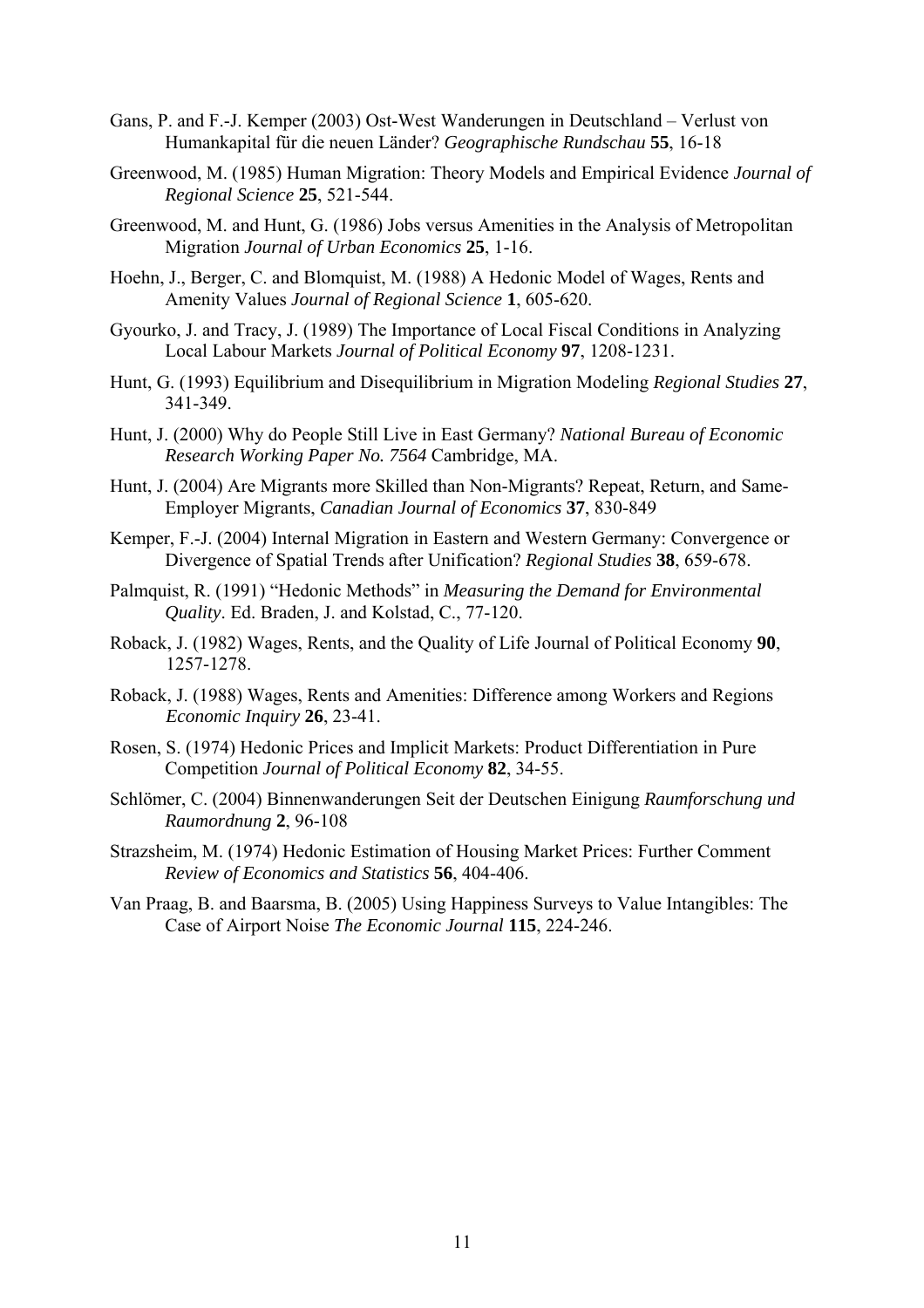#### **Figure 1. Average Happiness in the Federal States of Germany 1994-2005**